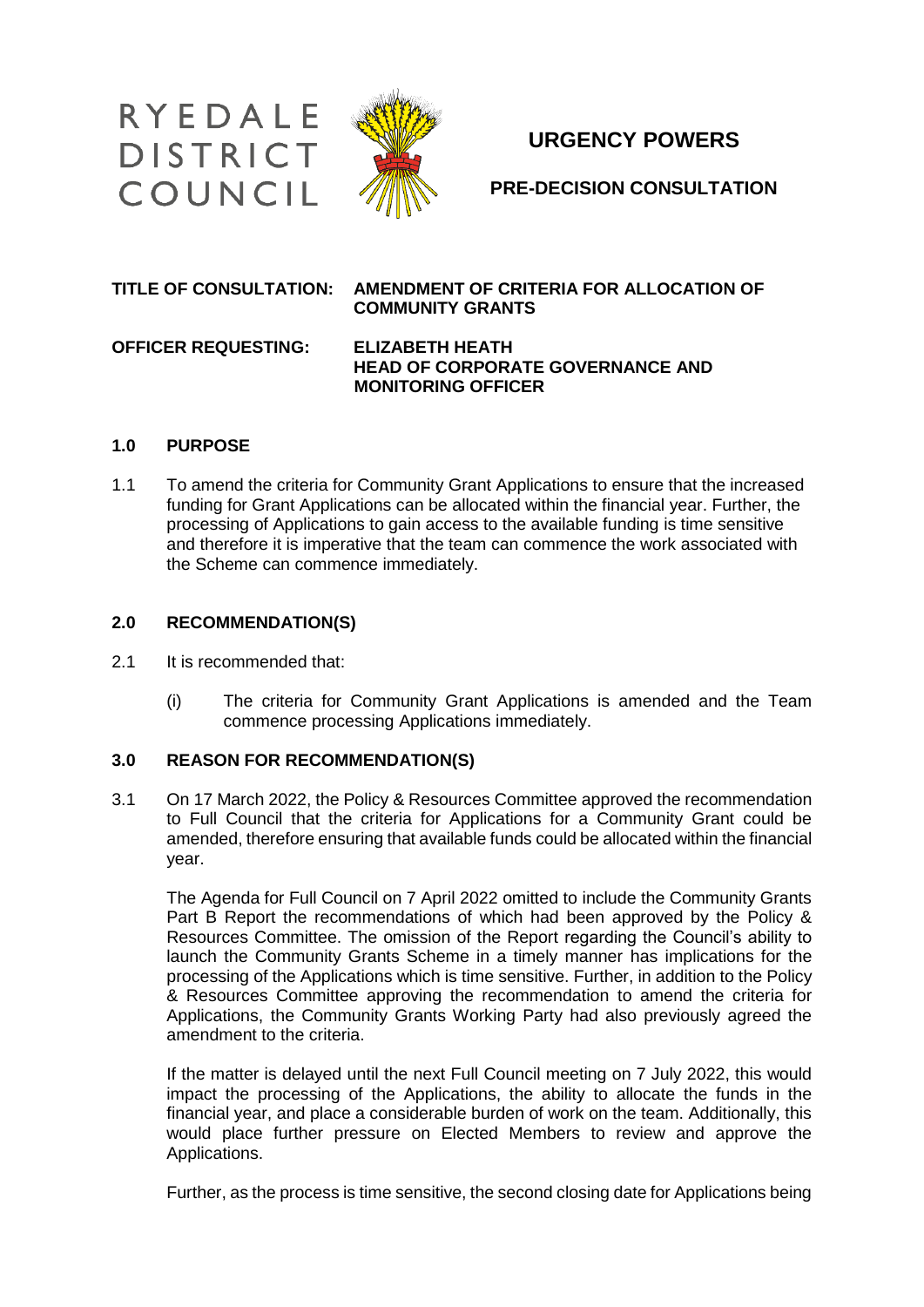26 August 2022, the timeline is too tight to launch the Scheme with the new criteria and importantly, for Groups applying under the Scheme to make their Applications which include the increased figures. Also, a further implication would be that the Council will only have time to launch two rounds of the application process to allocate the increased funding monies.

### **4.0 SIGNIFICANT RISKS**

4.1 If the Urgency Power is not utilised, there is a significant risk that the processing of Applications and the awarding of funding will be compromised.

## **5.0 IMPLICATIONS**

- 5.1 The following implications have been identified:
	- a) Financial

There is a significant financial implication to Groups applying for Community Grants if the matter is not progressed immediately.

- b) Legal The Council has a legal obligation to award appropriate funding within an approved budget.
- c) Other (Equalities, Staffing, Planning, Health & Safety, Environmental and Climate Change, Crime & Disorder) There are implications for Equalities and Staffing if the Urgency Power is not invoked and Applications and payments are delayed. Further, there will be increased pressure on Staff within the Team.

## **6.0 MONITORING OFFICER ADVICE**

The Group Leaders have been consulted on the need to use the Urgency Power to permit the amendment to the criteria to be implemented and the Application process to commence. Further, they have been advised as to the reason for the omission from the Full Council Agenda on 7 April 2022 and the significant risks and implications for not proceeding at this time.

# **7.0 CONSULTATION RECORD**

According to the Constitution, under urgency powers, decisions usually taken by the Council and its committees are taken by the CEO following consultation with the appropriate elected members.

The appropriate elected members are:

- The Leader of the Council
- The Chair of the appropriate committee, for matters relating to that specific committee<sup>1</sup>
- Relevant Ward member(s), if any, for matters of particular relevance to that ward<sup>2</sup>

| Name of Consultee | ClIr<br>Keal<br>◡ |
|-------------------|-------------------|
|                   |                   |

<sup>-</sup><sup>1</sup> "Chairman of the appropriate Committee" refers to committee specific matters and does not mean that all Committee Chairs will be consulted on everything

<sup>&</sup>lt;sup>2</sup> "Relevant Ward Member(s), if any" refers to ward specific matters and does not mean that all Members will be consulted on everything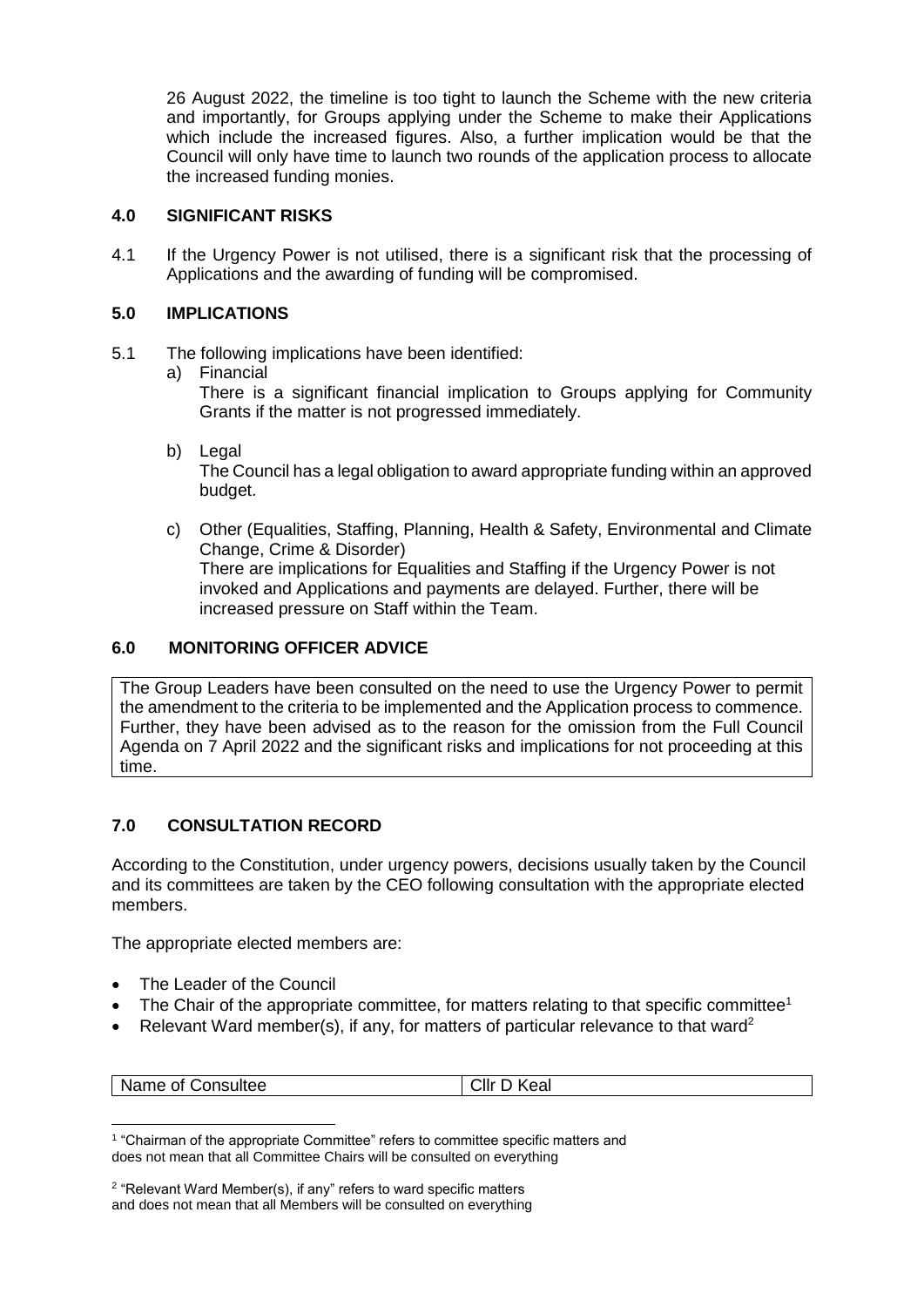Proposal advised in an email dated 14 April 2022.Advised that if No formal response received by close of business on 20 April 2022, the request would be deemed 'Approved'. No formal response received.

| Date consultation completed | 14/04/22 |
|-----------------------------|----------|

Name of Consultee Club S Arnold Proposal advised in an email dated 14 April 2022.Advised that if No formal response received by close of business on 20 April 2022, the request would be deemed 'Approved'. Formal response received 16 April 2022.

Date consultation completed 14/04/22

Cllr J Frank Proposal advised in an email dated 14 April 2022.Advised that if No formal response received by close of business on 20 April 2022, the request would be deemed 'Approved'. No formal response received.

Date consultation completed 14/04/22

| Name of Consultee                                                                                                                                                                                                          | <b>Cllr M Potter</b> |
|----------------------------------------------------------------------------------------------------------------------------------------------------------------------------------------------------------------------------|----------------------|
| Proposal advised in an email dated 14 April 2022. Advised that if No formal response<br>received by close of business on 20 April 2022, the request would be deemed<br>'Approved'. Formal response received 14 April 2022. |                      |
| Date consultation completed                                                                                                                                                                                                | 14/04/22             |

| Name of Consultee                                                                                                                                                                                               | Cllr K Duncan |
|-----------------------------------------------------------------------------------------------------------------------------------------------------------------------------------------------------------------|---------------|
| Proposal advised in an email dated 14 April 2022. Advised that if No formal response<br>received by close of business on 20 April 2022, the request would be deemed<br>'Approved'. No formal response received. |               |
| Date consultation completed                                                                                                                                                                                     | 14/04/22      |

| Name of Consultee                                                                                                                                                                                               | Cllr L Burr |
|-----------------------------------------------------------------------------------------------------------------------------------------------------------------------------------------------------------------|-------------|
| Proposal advised in an email dated 14 April 2022. Advised that if No formal response<br>received by close of business on 20 April 2022, the request would be deemed<br>'Approved'. No Formal response received. |             |
| Date consultation completed                                                                                                                                                                                     | 01/02/22    |

# **8.0 DECISION**

|                    | Decision of the CEO based   To be completed after consultation                                                                                                                                                                                         |
|--------------------|--------------------------------------------------------------------------------------------------------------------------------------------------------------------------------------------------------------------------------------------------------|
| on consultation    |                                                                                                                                                                                                                                                        |
| Date 22 April 2022 | The recommendation is approved having taken advice on<br>the balance of risk to the organisation; it is essential that the<br>Council implements the Scheme immediately to fulfil its<br>responsibilities to Community Grant applicants with regard to |